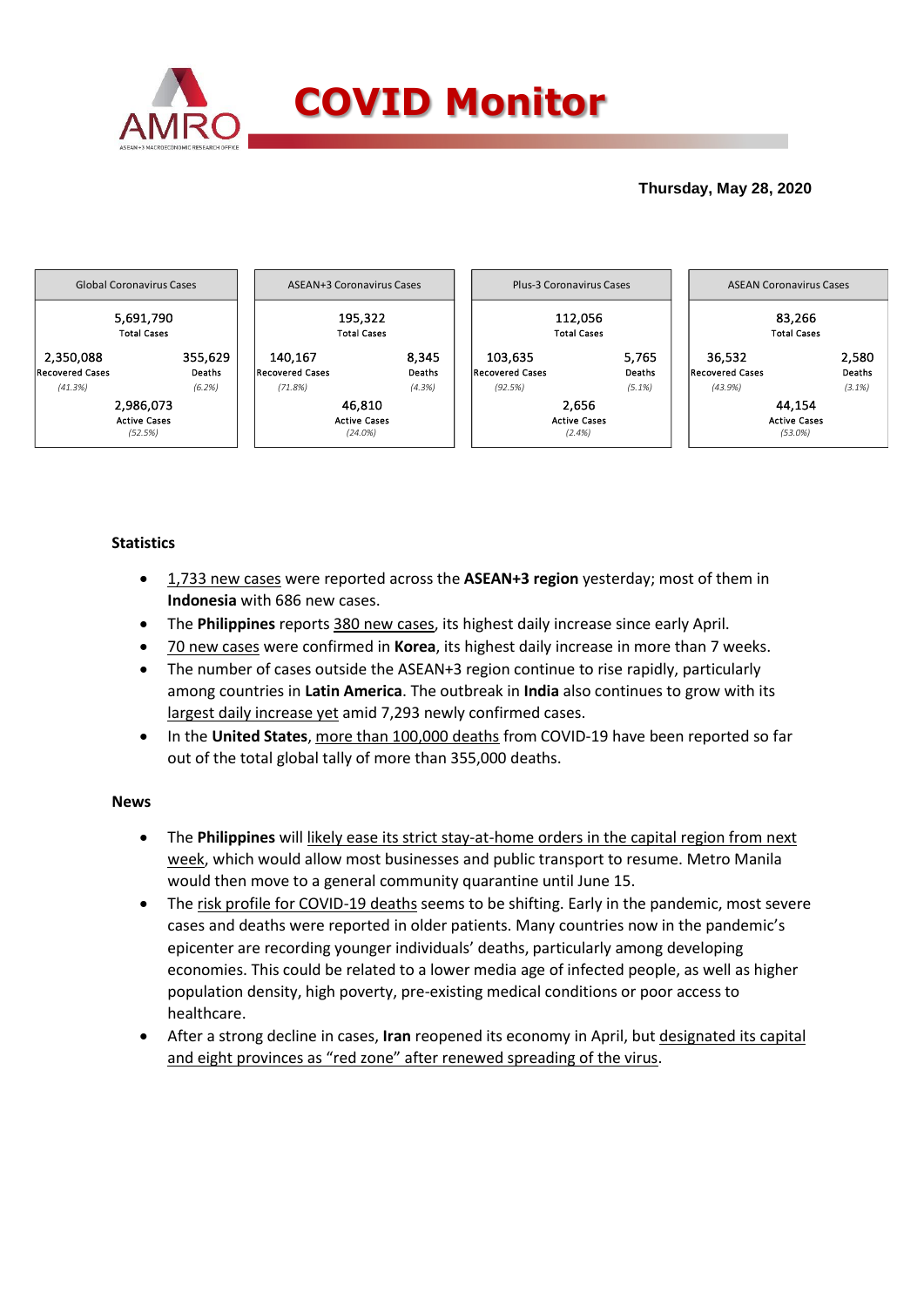

#### Overview of Confirmed COVID-19 Cases

| Economy              | <b>Total</b><br>Cases | Cases per 1M<br>Population | <b>New</b><br>Cases | <b>New Cases</b><br>per 1M Pop. | <b>New Cases</b><br>$(7$ -day avg) <sup>1</sup> | <b>ANew</b><br>Cases | ∆% New<br>Cases | <b>Total</b><br><b>Deaths</b> | <b>New</b><br><b>Deaths</b> | <b>Fatality</b><br><b>Rate (%)</b> | <b>Total</b><br>Recovered | Recovery<br>Rate $(\%)^2$ | <b>Active</b><br>Cases |
|----------------------|-----------------------|----------------------------|---------------------|---------------------------------|-------------------------------------------------|----------------------|-----------------|-------------------------------|-----------------------------|------------------------------------|---------------------------|---------------------------|------------------------|
| Global               | 5,691,790             |                            | 102,164             |                                 |                                                 | 7,599                | 1.8             | 355,629                       | 5,176                       | 6.2                                | 2,350,088                 | 41.3                      | 2,986,073              |
| ASEAN+3              | 195,322               |                            | 1,733               |                                 |                                                 | 308                  | 0.9             | 8,345                         | 86                          | 4.3                                | 140,167                   | 71.8                      | 46,810                 |
| Plus-3               | 112,056               |                            | 110                 |                                 |                                                 | 27                   | 0.1             | 5,765                         | 12                          | 5.1                                | 103,635                   | 92.5                      | 2,656                  |
| <b>ASEAN</b>         | 83,266                |                            | 1,623               |                                 |                                                 | 281                  | 2.0             | 2,580                         | 74                          | 3.1                                | 36,532                    | 43.9                      | 44,154                 |
|                      |                       |                            |                     |                                 |                                                 |                      |                 |                               |                             |                                    |                           |                           |                        |
| China                | 82,995                | 59                         | $\overline{2}$      | 0.0                             |                                                 | $\mathbf 1$          | 0.0             | 4,634                         | $\mathsf 0$                 | 5.6                                | 78,288                    | 94.3                      | 73                     |
| Hong Kong, China     | 1,066                 | 140                        | $\mathbf{1}$        | 0.1                             |                                                 | $\mathbf{1}$         | 0.1             | 4                             | $\mathsf 0$                 | 0.4                                | 1,034                     | 97.0                      | 28                     |
| Japan                | 16,651                | 132                        | 28                  | 0.2                             |                                                 | $-14$                | 0.2             | 858                           | 12                          | 5.2                                | 13,973                    | 83.9                      | 1,820                  |
| Korea                | 11,344                | 218                        | 79                  | 1.5                             |                                                 | 39                   | 0.7             | 269                           | 0                           | 2.4                                | 10,340                    | 91.1                      | 735                    |
|                      | 23,851                | 88                         |                     | 2.5                             |                                                 | 271                  | 3.0             |                               | 55                          | 6.2                                |                           |                           | 16,321                 |
| Indonesia            | 7,619                 | 229                        | 686                 | 0.5                             |                                                 | $-172$               |                 | 1,473<br>115                  | $\mathsf 0$                 | 1.5                                | 6,057<br>6,083            | 25.4<br>79.8              | 1,421                  |
| Malaysia             |                       |                            | 15                  |                                 |                                                 |                      | 0.2             |                               |                             |                                    |                           |                           |                        |
| Philippines          | 15,049                | 137                        | 380                 | 3.5                             |                                                 | 30                   | 2.6             | 904                           | 18                          | 6.0                                | 3,506                     | 23.3                      | 10,639                 |
| Singapore            | 32,876                | 5,766                      | 533                 | 93.5                            |                                                 | 150                  | 1.6             | 23                            | $\mathsf 0$                 | 0.1                                | 17,276                    | 52.5                      | 15,577                 |
| Thailand             | 3,054                 | 45                         | 9                   | 0.1                             |                                                 | 6                    | 0.3             | 57                            | 0                           | 1.9                                | 2,931                     | 96.0                      | 66                     |
| Brunei Darussalam    | 141                   | 313                        | $\mathbf 0$         | 0.0                             |                                                 | $\pmb{0}$            | 0.0             | $\overline{2}$                | $\mathbf{1}$                | 1.4                                | 137                       | 97.2                      | $\overline{2}$         |
| Cambodia             | 124                   | $\overline{7}$             | 0                   | 0.0                             |                                                 | 0                    | 0.0             | 0                             | $\mathsf 0$                 | 0.0                                | 122                       | 98.4                      | $\overline{2}$         |
| Lao PDR              | 19                    | $\overline{3}$             | $\Omega$            | 0.0                             |                                                 | $\Omega$             | 0.0             | 0                             | 0                           | 0.0                                | 16                        | 84.2                      | 3                      |
| Myanmar              | 206                   | $\overline{4}$             | $\mathbf 0$         | 0.0                             |                                                 | $-3$                 | 0.0             | 6                             | 0                           | 2.9                                | 126                       | 61.2                      | 74                     |
| Vietnam              | 327                   | $\overline{3}$             | $\Omega$            | 0.0                             |                                                 | $-1$                 | 0.0             | 0                             | $\Omega$                    | 0.0                                | 278                       | 85.0                      | 49                     |
|                      |                       |                            |                     |                                 |                                                 |                      |                 |                               |                             |                                    |                           |                           |                        |
| Belgium              | 57,592                | 5,001                      | 137                 | 11.9                            |                                                 | 24                   | 0.2             | 9,364                         | 30                          | 16.3                               | 15,465                    | 26.9                      | 32,763                 |
| France               | 181,951               | 2,800                      | 157                 | 2.4                             |                                                 | 436                  | 0.1             | 28,546                        | 66                          | 15.7                               | 64,503                    | 35.5                      | 86,995                 |
| Germany              | 181,524               | 2,188                      | 324                 | 3.9                             |                                                 | $-276$               | 0.2             | 8,428                         | 56                          | 4.6                                | 162,820                   | 89.7                      | 10,276                 |
| Italy                | 231,139               | 3,837                      | 584                 | 9.7                             |                                                 | 187                  | 0.3             | 33,072                        | 117                         | 14.3                               | 147,101                   | 63.6                      | 50,966                 |
| Netherlands          | 45,768                | 2,648                      | 190                 | 11.0                            |                                                 | 57                   | 0.4             | 5,871                         | 15                          | 12.8                               |                           | $\sim$                    |                        |
| Spain                | 236,899               | 5,055                      | $\pmb{0}$           | 0.0                             |                                                 | $-859$               | 0.0             | 28,752                        | 0                           | 12.1                               | 150,376                   | 63.5                      | 53,521                 |
| Switzerland          | 30,776                | 3,559                      | 15                  | 1.7                             |                                                 | $\mathbf 0$          | 0.0             | 1,917                         | $\overline{2}$              | 6.2                                | 28,300                    | 92.0                      | 559                    |
| United Kingdom       | 267,240               | 3,974                      | 2,013               | 29.9                            |                                                 | $-2,030$             | 0.8             | 37,460                        | 412                         | 14.0                               |                           |                           |                        |
|                      |                       |                            |                     |                                 |                                                 |                      |                 |                               |                             |                                    |                           |                           |                        |
| Brazil               | 411,821               | 1,948                      | 20,599              | 97.5                            |                                                 | 4,275                | 5.3             | 25,598                        | 1,086                       | 6.2                                | 166,647                   | 40.5                      | 219,576                |
| Canada               | 88,989                | 2,353                      | 899                 | 23.8                            |                                                 | $-72$                | 1.0             | 6,876                         | 123                         | 7.7                                | 46,248                    | 52.0                      | 35,865                 |
| Chile                | 82,289                | 4,229                      | 4,328               | 222.4                           |                                                 | 364                  | 5.6             | 841                           | 35                          | 1.0                                | 33,540                    | 40.8                      | 47,908                 |
| Mexico               | 78,023                | 614                        | 3,463               | 27.2                            |                                                 | 8                    | 4.6             | 8,597                         | 463                         | 11.0                               | 53,834                    | 69.0                      | 15,592                 |
| Peru                 | 135,905               | 4,140                      | 6,154               | 187.5                           |                                                 | 382                  | 4.7             | 3,983                         | 195                         | 2.9                                | 56,169                    | 41.3                      | 75,753                 |
| <b>United States</b> | 1,695,518             | 5,122                      | 18,187              | 54.9                            |                                                 | $-359$               | 1.1             | 100,276                       | 1,505                       | 5.9                                | 391,508                   | 23.1                      | 1,203,734              |
| Australia            | 7,150                 | 275                        | 11                  | 0.4                             |                                                 | $-2$                 | 0.2             | 103                           | $\mathsf 0$                 | 1.4                                | 6,579                     | 92.0                      | 468                    |
| India                | 158,086               | 115                        | 7,293               | 5.3                             |                                                 | 1,450                | 4.8             | 4,534                         | 190                         | 2.9                                | 67,749                    | 42.9                      | 85,803                 |
| Iran                 | 141,591               | 1,683                      | 2,080               | 24.7                            |                                                 | 293                  | 1.5             | 7,564                         | 56                          | 5.3                                | 111,176                   | 78.5                      | 22,851                 |
| Russia               | 370,680               | 2,528                      | 8,338               | 56.9                            |                                                 | $-577$               | 2.3             | 3,968                         | 161                         | 1.1                                | 142,208                   | 38.4                      | 224,504                |
| Saudi Arabia         | 78,541                | 2,259                      | 1,815               | 52.2                            |                                                 | $-116$               | 2.4             | 425                           | 14                          | 0.5                                | 51,022                    | 65.0                      | 27,094                 |
|                      |                       |                            |                     | 12.3                            |                                                 | 87                   | 0.7             |                               | 34                          | 2.8                                |                           | 76.8                      |                        |
| Turkey               | 159,797               | 1,901                      | 1,035               |                                 |                                                 |                      |                 | 4,431                         |                             |                                    | 122,793                   |                           | 32,573                 |

Source: Haver Analytics, sourced from John Hopkins University; AMRO staff calculations.

Notes: New cases since previous day. Δ% refers to percentage change since previous day. Fatality rate measured as deaths per confirmed infections. 1/ Since January 31, 2020.

2/ Recovery rate is a proxy for the stage of the cycle.

Data as of 27/5/2020